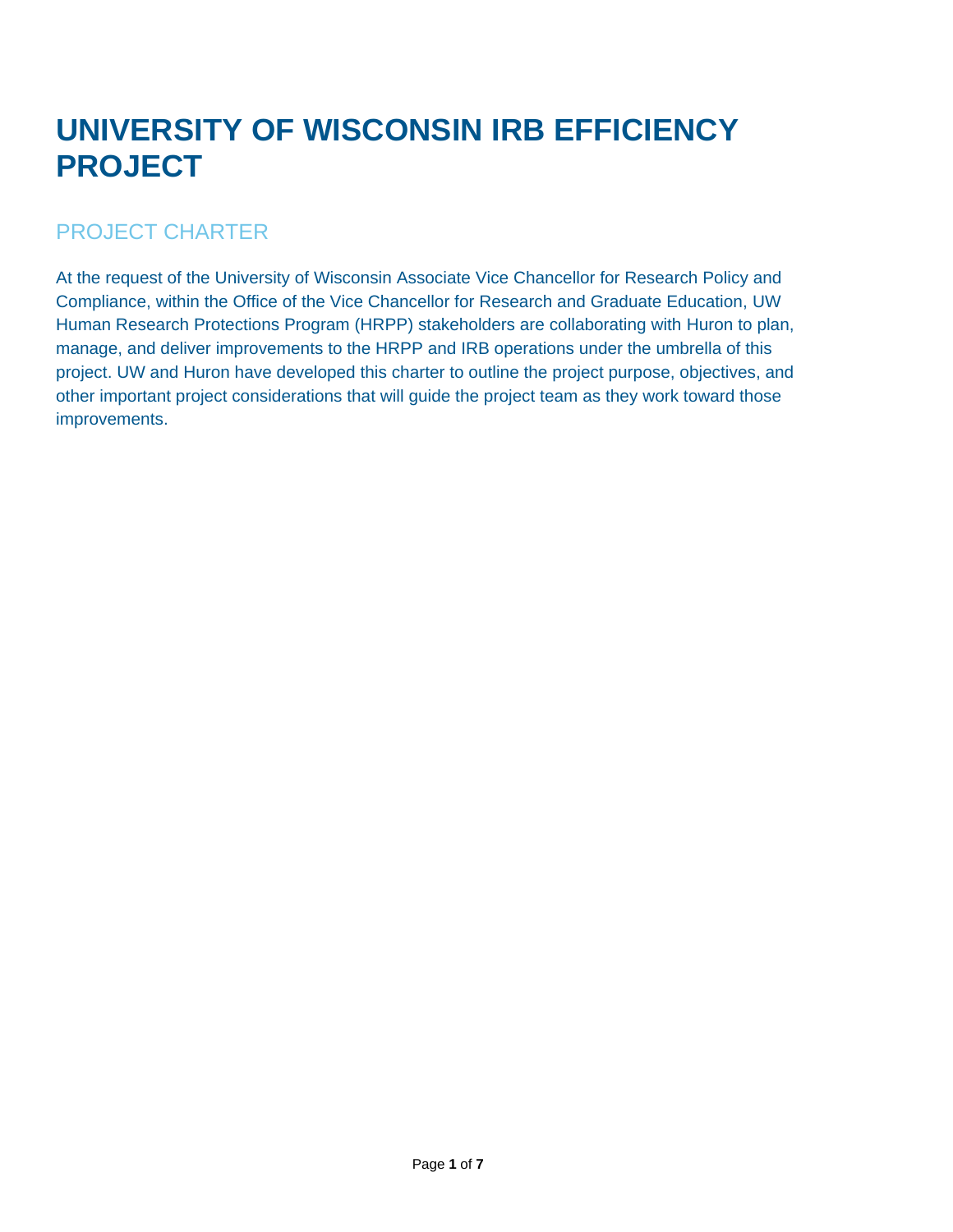## **CONTENTS**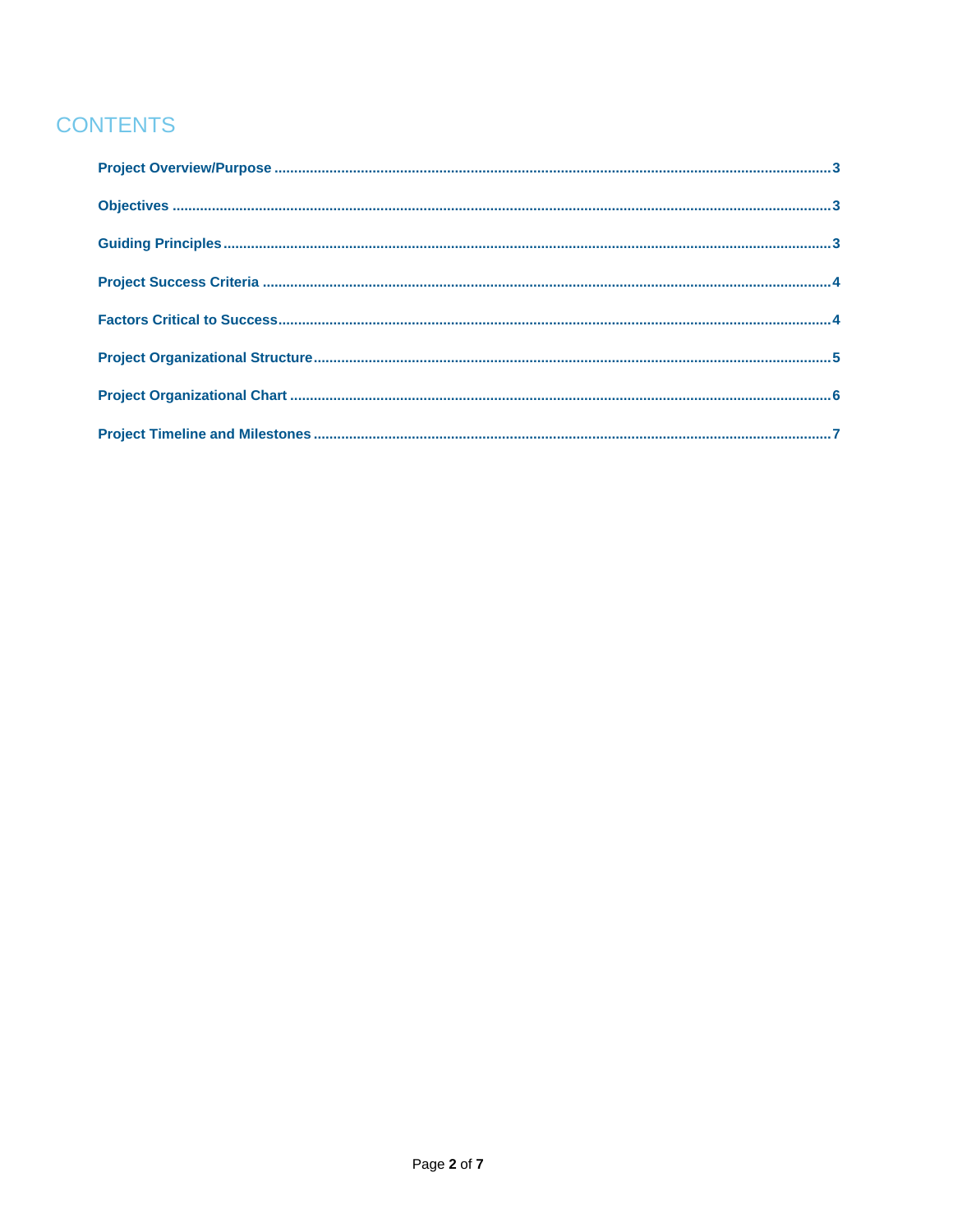#### <span id="page-2-0"></span>**Project Overview/Purpose**

The purpose of this project is to implement key changes to improve the efficiency and effectiveness of the UW Institutional Review Boards (IRBs) with the primary aims of reducing administrative burden and IRB approval times, while also improving UW investigator and study team member satisfaction with the IRB experience. These aims are aligned with UW's 2020-2025 Strategic Framework, particularly with the Strategic Priorities of Excellence in Research and Scholarship<sup>1</sup> and Living the Wisconsin Idea,<sup>2</sup> in that they will contribute to improving and modernizing the UW human subjects research infrastructure. These aims are also consistent with UW's strong commitment to the protection of human subjects through regulatory compliance and the application of best practices for the review of human subjects research. This project will leverage Huron's HRPP Toolkit, a set of standard operating procedures for the IRB, to meet and/or exceed currently recognized IRB, HRPP, and AAHRPP standards, along with changes to the ARROW application to support the execution of these changes to business processes.

#### <span id="page-2-1"></span>**Objectives**

Within the broader framework of improving the efficiency and effectiveness of the UW IRBs, UW and Huron have identified multiple project objectives, which are outlined below:

- 1. Substantially altering the IRB intake and pre-review processes to reduce time-to-review, which is an important component of time-to-approval for IRB submissions;
- 2. Re-aligning IRB staff roles and responsibilities to improve customer service, to support a more efficient workflow, to enhance IRB staff member skillsets, and to position IRB operations to more readily adapt to institutional needs;
- 3. Removing duplicative information in ARROW application and IRB protocols so that submission materials are maximally streamlined while also providing IRB members with sufficient information for review.
- 4. Coordinating with the UW research community, including UWHC, to define research initiation processes outside of the IRB functions;
- 5. Implementing changes to the UW IRB committees to maximize flexibility and improve turnaround times.
- 6. Unifying the IRB offices under one administrative structure to align HRPP-related business processes and accountability.

The associated project plan will include more detailed steps, milestones, and deliverables for achieving these objectives. In addition, the Project Success Criteria outlines how achieving objectives will be measured.

#### <span id="page-2-2"></span>**Guiding Principles**

As UW continues to promote discovery and build its capacity for achieving its Strategic Priorities in the service of the Wisconsin Idea. Areas supporting research, like the HRPP and IRBs, must evolve to meet to the institution's needs. To ensure that our project work remains aligned with those priorities while also making the protection of UW's human subject populations of paramount concern, we have established guiding principles for this project. The principles underlying our project work and informing our decision-making throughout the life of the project will include the following:

- Efficiency: Streamlined administrative processes and services that minimize response times and unnecessary administrative requirements.
- Organizational Effectiveness: Accountability assigned to the most appropriate owners and responsible parties to strike an appropriate balance between investigator, study team, and IRB responsibilities.
- Compliance: In keeping with UW's strong commitment to both innovation and human subjects protection, policies, procedures and systems developed or modified as part of this project will not only be efficient and effective, but also will maintain compliance with federal and state regulations related to human subjects research.

<sup>1</sup> <https://strategicframework.wisc.edu/excellence-in-research-scholarship/>

<sup>2</sup> <https://strategicframework.wisc.edu/living-the-wisconsin-idea/>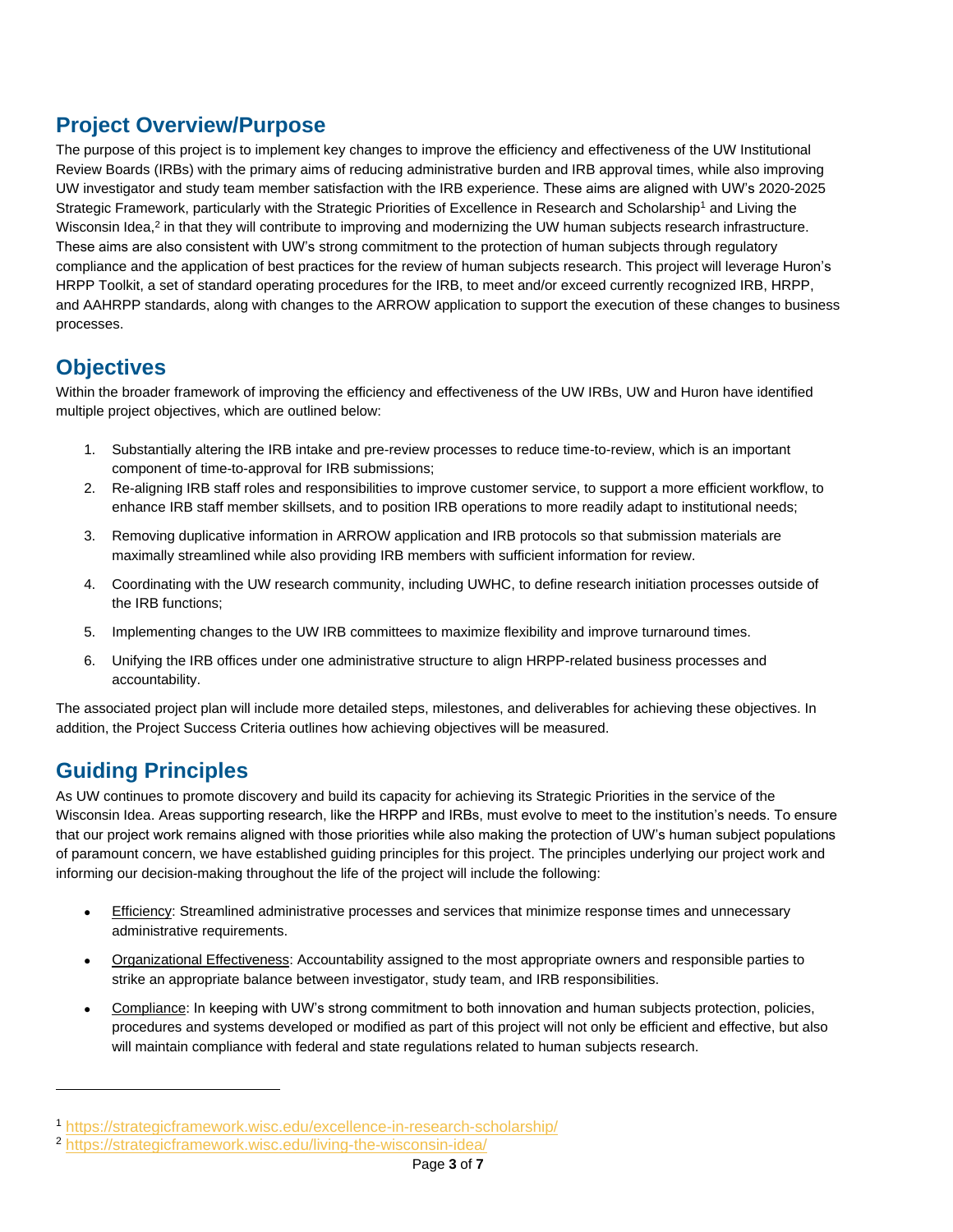- High Service Levels: The UW HRPP will operate with a service orientation that emphasizes listening, understanding, and responding to the needs of the UW research community.
- Data Access: Clear and transparent performance metrics and measurable outcomes for research administration and management processes.

#### <span id="page-3-0"></span>**Project Success Criteria**

Success criteria include:

- 1. Improved investigator and study team satisfaction: Investigator and study team frustration with some aspects of the IRB experience is currently high, while there is great satisfaction with other aspects. This criterion for success will be met if investigator and study team satisfaction with IRB processes is enhanced where already high, and improves where currently low, as measured by satisfaction surveys.
- 2. Improved IRB member experience: IRB members dedicate their time, energy, and expertise to the ethical review of human subjects research. As necessary changes are made to more closely align the IRB review process with UW's Strategic Priorities, successful education regarding these changes and adoption by IRB members will be measured with a combination of self-evaluation and HRPP management evaluation tools. In addition, IRB members must feel that their contributions are valued and that their service is appreciated. This will also be measured by satisfaction surveys.
- 3. Improved IRB staff experience: IRB staff serve as the backbone of the ethical review process. They are responsible for coordinating with investigators, research staff, other research administration and compliance functions across UW, and IRB members, all while ensuring that ethical and regulatory requirements have been met. As expectations for IRB staff evolve, newly developed competencies will be measured with a combination of self-evaluation and HRPP management evaluation tools. Satisfaction with operational changes that impact IRB staff duties will also be taken into account as the project progresses.
- 4. Improved IRB turnaround times: Current turnaround times significantly exceed median turnaround times for AAHRPP-accredited institutions. This criterion for success will be met if turnaround times are as good as or better than AAHRPP turnaround times within six (6) months of the completion of this project.
- 5. Maintained high level of customer service: Although there will be many changes to IRB operations throughout this project, a crucial component to project success will be the HRPP's ability to continue providing a high level of customer service as IRB staff collaborate with those across the UW community impacted by those changes.
- 6. Minimized disruption: UW and Huron will aim to achieve the project objectives while minimizing disruption to ongoing IRB operations throughout the duration of the project. To this end, when changes to business processes are introduced, UW and Huron will incorporate transition plans for the implementation of those changes and review turnaround times to understand the immediate impact to IRB operations.

#### <span id="page-3-1"></span>**Factors Critical to Success**

In addition to adhering to a mutually agreed-upon set of guiding principles, the right factors for the successful completion of the objectives must be in place for project objectives to be met. These include:

- 1. Support from UW research leadership, including in the Office of the Vice Chancellor for Research and Graduate Education, UW Schools and Centers, and UW Hospital and Clinics. This includes providing engagement as needed throughout the project to enable success.
- 2. Timely decisions by project leadership around issues that impact project scope, budget, and/or timeline.
- 3. Effective, non-partisan collaboration among all project team members, stakeholders, and other invested parties. This includes demonstration of respectful, transparent, and honest communications among parties.
- 4. Delivery of an effective training and mentoring program by the project team that facilitates both initial adoption and sustained proficiency with business processes and practices that align with project objectives.
- 5. Willing adoption by stakeholders of those business processes and practices that are developed in the project.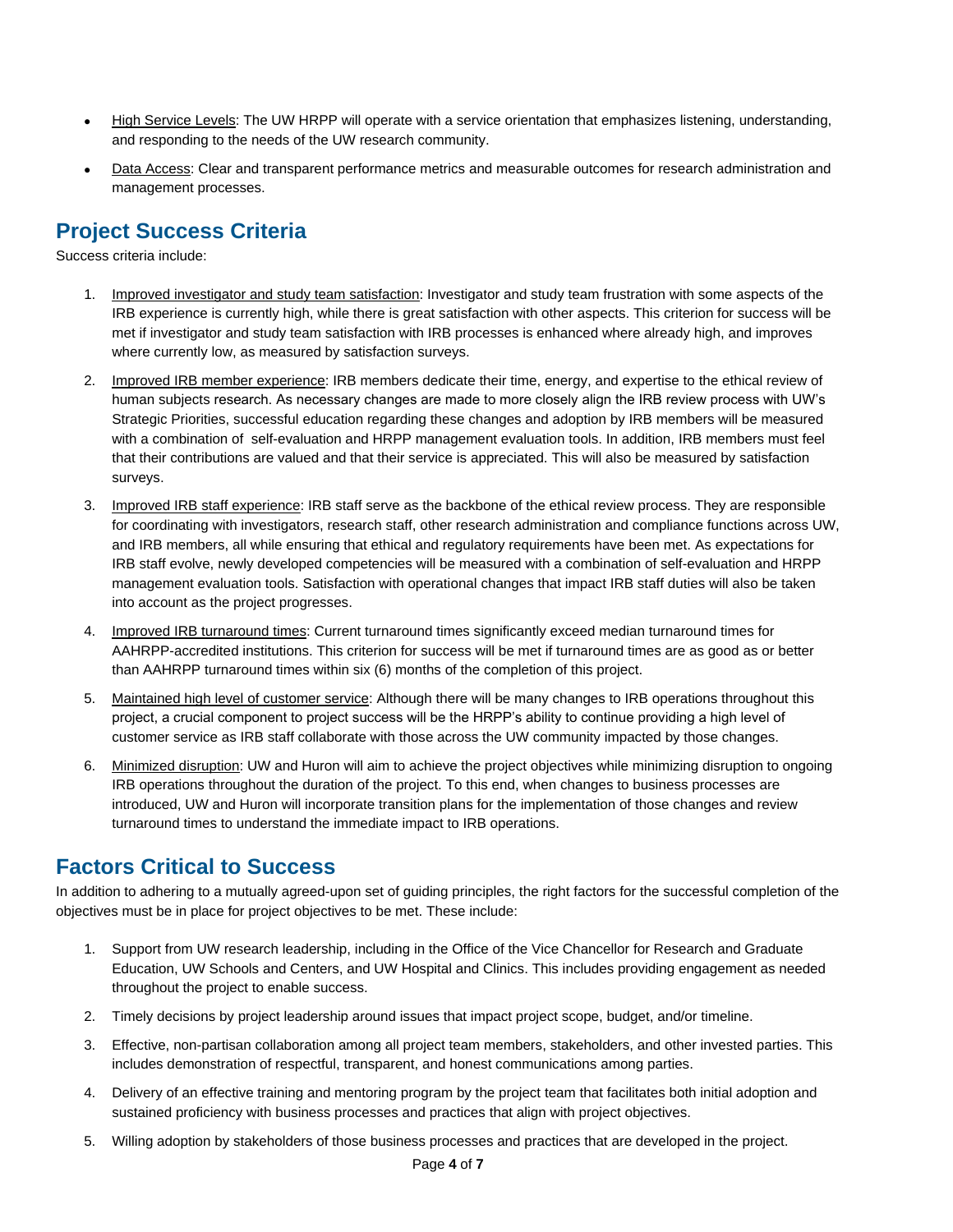UW and Huron acknowledge that this project is launching at a time of uncertainty related to the COVID-19 virus. Federal, state, or institutional recommendations or requirements related to COVID-19 may impact the project scope, budget, and/or timeline. For example, certain project work may need to be conducted remotely rather than in-person. One overarching factor critical to success—and implied by the factors listed above—is that project leadership, team members, and other project stakeholders must be nimble and eager to adapt creatively to achieve project objectives as the impacts of the virus unfold.

## <span id="page-4-0"></span>**Project Organizational Structure**

The project organizational chart is included below and includes the following roles and responsibilities:

- 1. Executive Committee: The Executive Committee resolves issues related to the project Scope of Work and ensures that proposed project outcomes align with broader UW considerations regarding research with human subjects. The Executive Committee may review issues escalated from the Advisory Working Group.
- 2. Advisory Working Group: The Advisory Working Group includes representatives from across the UW human subjects research community who represent different viewpoints concerning the IRB experience. The Advisory Working Group provides expertise and guidance as needed to the Project Managers (e.g., project tasks and timelines) and the work product of the Project Groups (e.g., implementing draft human subjects research policies and process changes). Project Managers and Project Groups provide regular updates regarding the status of project initiatives to the Advisory Working Group.
- 3. Project Managers: The Project Managers represent UW and Huron perspectives related to business processes and technology and are in charge of driving the daily aspects of the project plan. This includes coordinating the Project Groups and other team members, managing project scope and budget, allocating project resources, and escalating issues to the Advisory Working Group and the Executive Committee as needed.
- 4. Project Groups: Project Groups have been established to address key project tasks. These collaborative groups work to translate the project objectives into workable, sustainable proposed solutions to be reviewed by the Advisory Working Group and implemented by UW HRPP leadership following adoption.

The individuals and groups above are empowered to provide project support according to the responsibilities assigned to them. However, the following areas are out of scope for the groups above:

- Revisiting finalized decisions related to UW HRPP organizational design and project deliverables without sufficient justification. Sufficient justification includes changes to institutional policy that would render a project decision unworkable, relevant changes to federal or state regulations that have a bearing on project decisions, or other similarly substantial justification.
- Addressing individual investigator or study team member complaints or concerns unless related to specific project progress or organizational design issues that are more broadly applicable.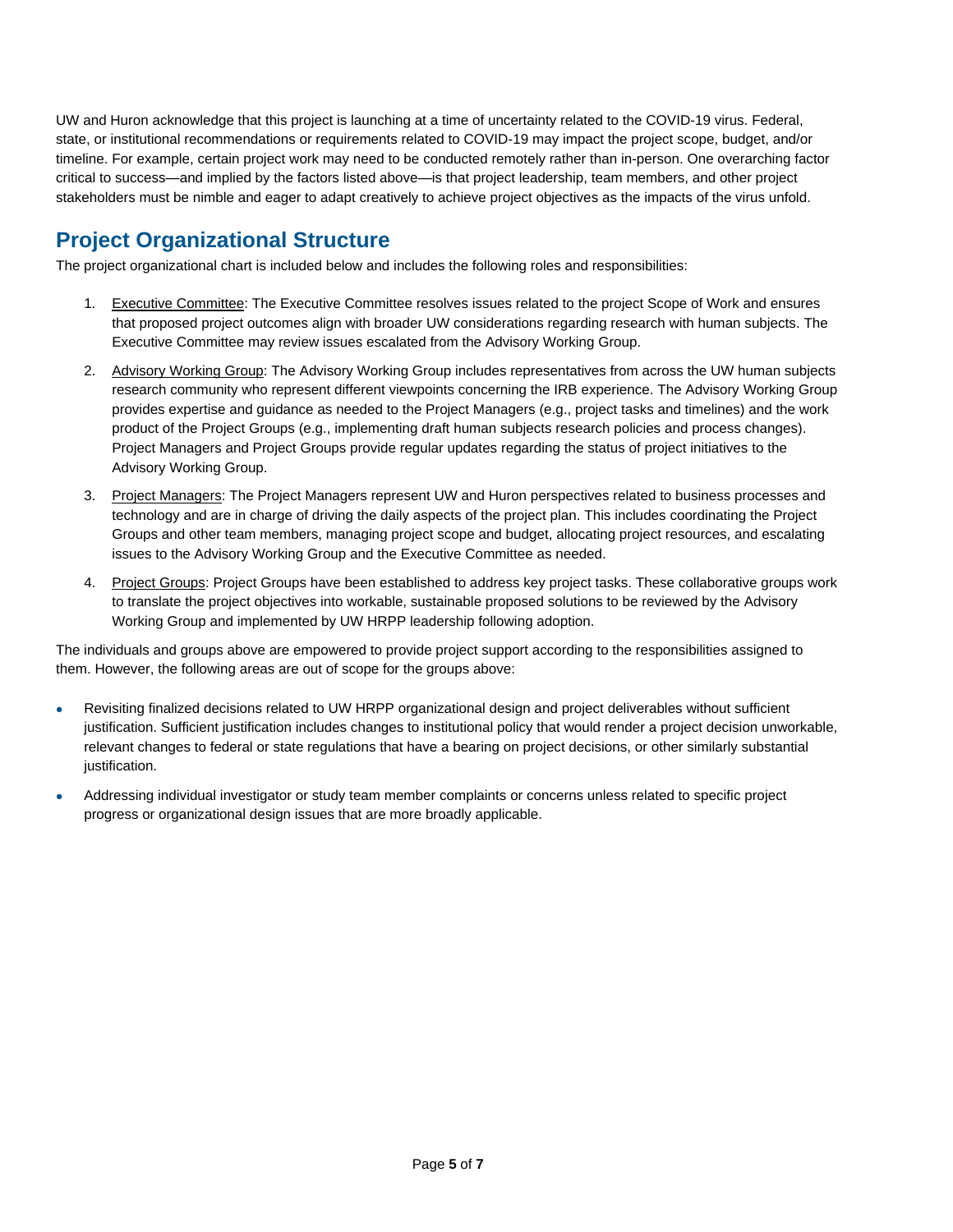# <span id="page-5-0"></span>**Project Organizational Chart**